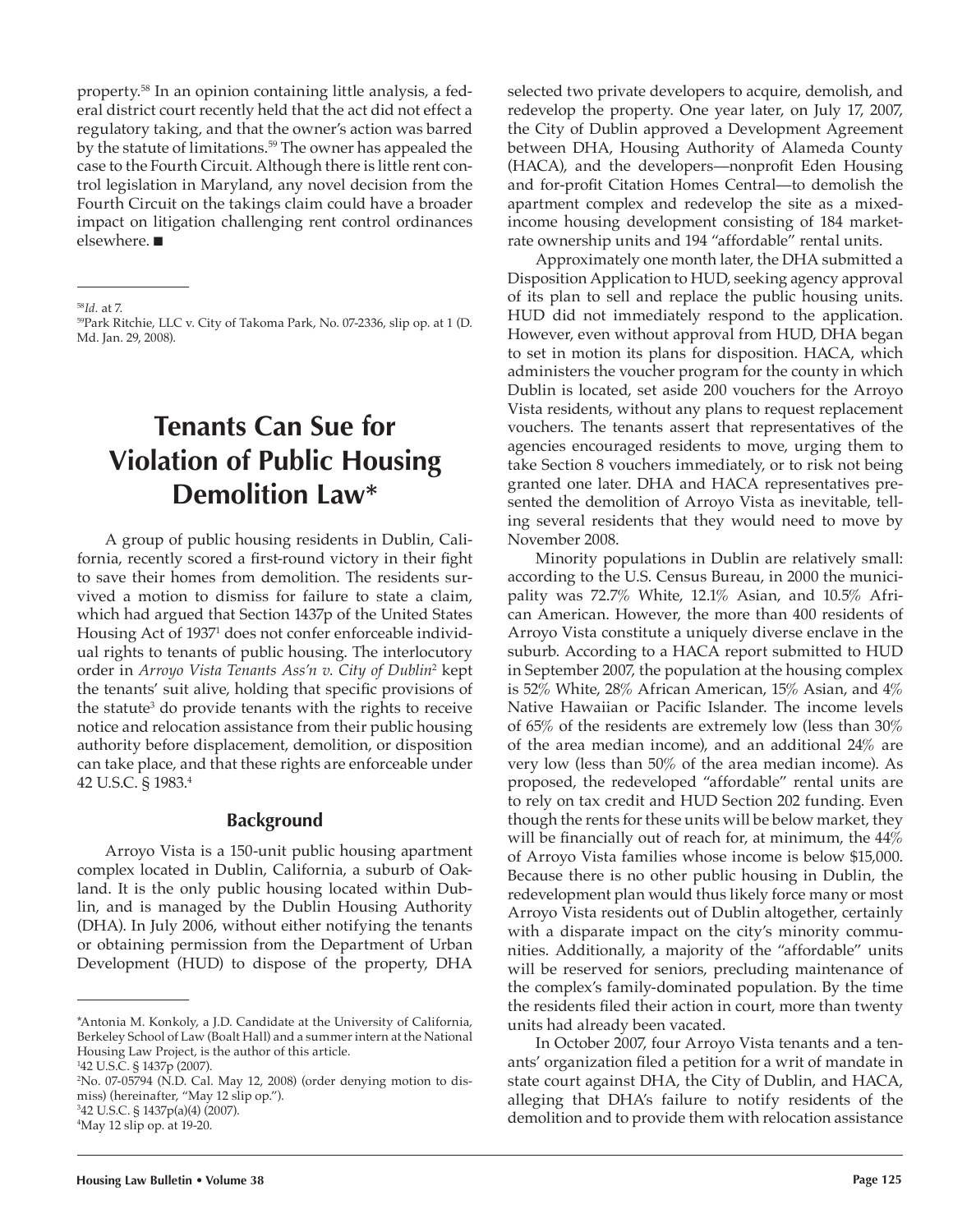was in violation of the United States Housing Act of 1937.<sup>5</sup> After DHA, HACA, and Dublin removed the case from state to federal district court, the residents sought a preliminary injunction and defendants moved for summary judgment. Declining to rule on either of these motions, the court instead requested, *sua sponte*, supplemental briefing on the issue of whether the specific statutory provision at issue, 42 U.S.C. § 1437p(a)(4), creates rights enforceable by 42 U.S.C. § 1983, treating the issue as a Rule 12(b)(6) motion to dismiss for failure to state a claim.6

#### **Legal Standard for § 1983 Claims**

In order to sustain a § 1983 claim, the residents needed to assert a violation of a federal *right*, not merely violation of a federal *law*. 7 Under the Supreme Court's decision in *Blessing v. Freestone*, a federal statute establishes an enforceable federal right where it passes a three-factor test: (1) Congress must have intended that the provision in question benefit the plaintiff; (2) the plaintiff must demonstrate that the right assertedly protected by the statute is not so "vague and amorphous" that its enforcement would strain judicial competence; and (3) the statute must unambiguously impose a binding obligation on the defendants.<sup>8</sup>

*Gonzaga University v. Doe<sup>9</sup>* further modified the first prong of the *Blessing* test, holding that only unambiguously conferred rights, not broader or vaguer benefits or interests, are enforceable. In determining whether a statute contains rights-creating language, a court must examine the text and structure of the statute for an "an unmistakable focus on the benefited class rather than on the person or entity regulated,"10 as well as agency regulations, legislative history, and other relevant surrounding statutes. Moreover, per *Blessing*, the district court further noted that the inquiry should focus not on the "statute in its entirety,"11 but rather on the specific statutory provision at issue.

Thus, in its ruling, the district court emphasized that the issue before it was narrow, limited *only* to the specific question of whether *subsection (a)(4)* of 42 U.S.C. § 1437p creates enforceable individual rights to receive, from a public housing authority, notice and relocation assistance before displacement, demolition, or disposition can occur.<sup>12</sup> The court noted that the residents were not asserting, and therefore the court did not need to decide, whether other subsections of § 1437p, among them the requirements that a PHA make certifications regarding the physical condition of the housing units<sup>13</sup> and develop an application for

disposition in consultation with affected residents,14 *also* created individually enforceable rights.15

#### **Does § 1437p Create Enforceable Rights Under § 1983?**

Several prior decisions had considered the issue of whether 42 U.S.C. § 1437p, in its various permutations that had existed over the years, created enforceable rights. However, Congress had explicitly disapproved of the result in a case that found no enforceable right, *Edwards v. District of Columbia*. 16 A group of cases that followed *Edwards* either relied on a subsection of the statute that is no longer in existence or, the court found, did not engage in sufficiently thorough analyses under *Blessing* and *Gonzaga*. 17 After a close examination of these prior holdings, the court found them not to be determinative of the narrow issue before it, and instead applied the *Blessing* and *Gonzaga* frameworks anew to the current version of the statute, as it was amended in 1998.18

With respect to the first prong of the *Blessing* test, whether Congress unambiguously conferred a right, as opposed to a broad or vague benefit or interest, the court held that the current text of § 1437p(a)(4) contained both "consistent and repeated" identifications of the benefited class as well as an articulation of "specific and detailed" entitlements.19 In reaching this determination, the court specifically noted, first, that the five enumerated provisions of subsection  $(a)(4)^{20}$  each contain "individuallyfocused terminology."21 Secondly, the court noted that the 1998 amendment substantially expanded on the conditions

<sup>5</sup> 42 U.S.C. § 1437p (2007).

<sup>6</sup> May 12 slip op. at 4.

<sup>&</sup>lt;sup>7</sup>Id. (citing Blessing v. Freestone, 520 U.S. 329, 340 (1997)).<br><sup>8</sup>Blessing, 520 U.S. at 340-341

*Blessing*, 520 U.S. at 340-341. 9

<sup>536</sup> U.S. 273, 283 (2002).

<sup>&</sup>lt;sup>10</sup>May 12 slip op. at 5 (citing Price v. City of Stockton, 390 F.3d 1105, 1110 (9th Cir. 2004)).

<sup>11</sup>*Id.* (quoting *Blessing*, 520 U.S. at 342).

<sup>12</sup>*Id.* at 9.

<sup>1342</sup> U.S.C. §§ 1437p(a)(1)-(2) (2007).

<sup>14</sup>*Id.* § 1437p(b)(2)(A).

<sup>&</sup>lt;sup>15</sup>May 12 slip op. at 8.

<sup>&</sup>lt;sup>16</sup>821 F.2d 651 (D.C. Cir. 1987) (holding that the pre-1998 version of § 1437p did not create enforceable rights). Following this decision, in 1988 Congress amended § 1437p to include the following provision: "(d)…A public housing agency shall not take any action to demolish or dispose of a public housing project or portion of a public housing project without obtaining the approval of the Secretary and satisfying the conditions specified in subsections (a) and (b) of this section." Housing and Community Development Act of 1987, Pub. L. No. 100-242, § 121(d), 101 Stat. 1815, 1838-39 (1988). The stated Congressional purpose behind the amendment was to clarify that "no [PHA] shall take any steps towards demolition and disposition without having satisfied the statutory criteria. This provision is intended to correct an *erroneous* interpretation of the *existing* statute by…[*Edwards*] and shall be fully enforceable by tenants of and applicants for the housing that is threatened." H.R. Conf. Rep. 100-426, 1987 U.S.C.C.A.N. 3458 at 3469 (emphasis added). However, as part of the 1998 overhaul of the entire Housing Act, Congress both substantially rewrote § 1437p and removed subsection (d). Quality Housing and Work Responsibility Act of 1998, Pub. L. No. 105-276, § 531, 112 Stat. 2461, 2570-73 (1998).

<sup>17</sup>*See* May 12 slip op. at 11-14.

<sup>18</sup>*Id.* at 14.

<sup>19</sup>*Id.* at 15.

<sup>20</sup>*See* 42 U.S.C. § 1437p(a)(4)(A) (2007) ("each family residing in a project subject to demolition"); *Id.* § 1437p(a)(4)(B) ("each resident to be displaced"); *Id.* § 1437p(a)(4)(C) ("each displaced resident"); *Id.* § 1437p(a)(4)(D) ("residents who are displaced"); *Id.* § 1437p(a)(4)(E) ("residents residing in the building").

 $21$ May 12 slip op. at 15.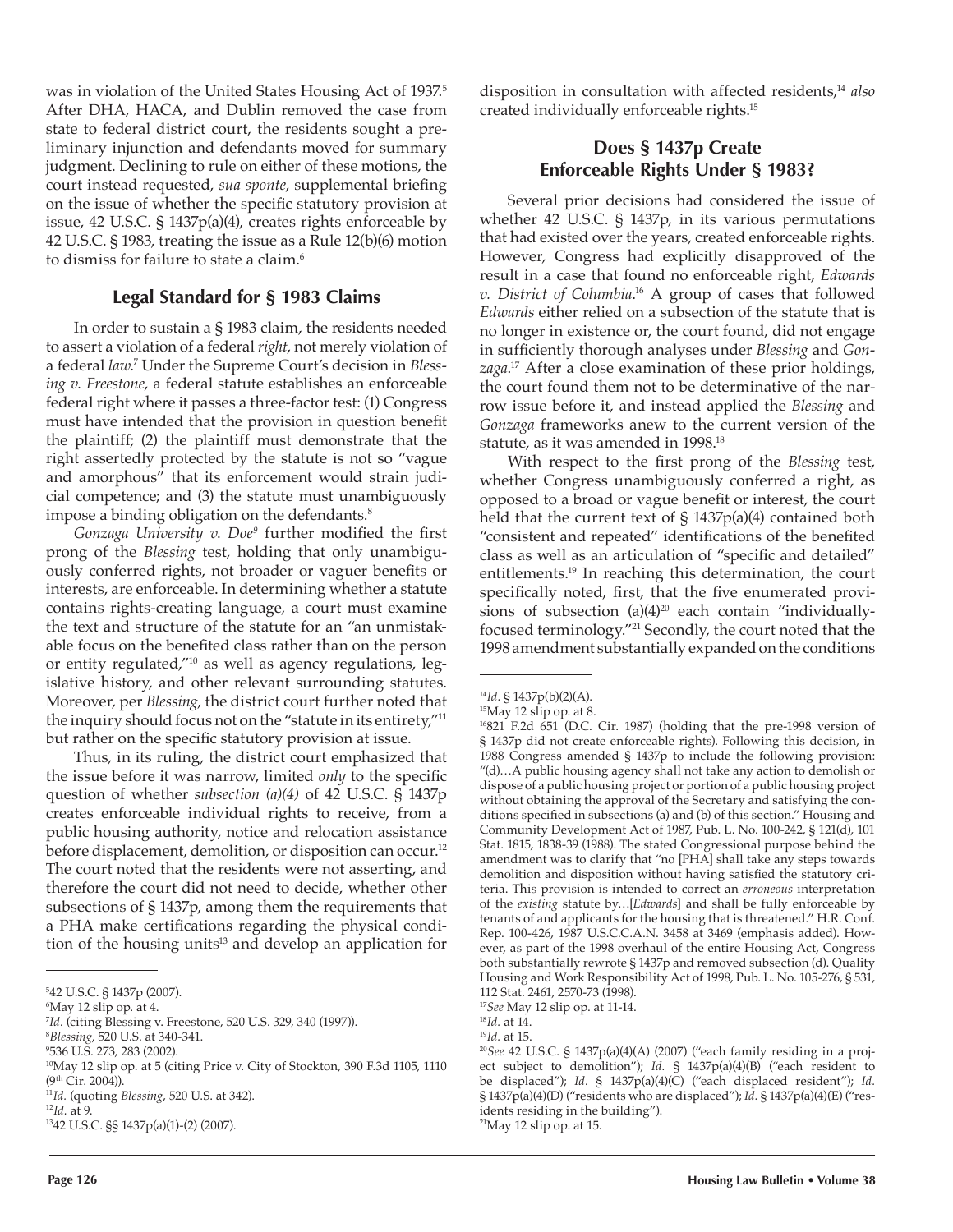of relocation assistance: although the pre-1998 version of the statute only stated generally that displaced residents "will be given assistance" by the  $PHA<sub>z</sub><sup>22</sup>$  the current version specifies that such assistance include an offer of comparable housing, the payment of actual and reasonable relocation expenses, and any necessary counseling.<sup>23</sup> Finally, although the former version of § 1437p contained no requirement that a PHA notify displaced residents, the 1998 amendment added such a rule, not only providing that notification be given but also specifying the content and timing of the notice.<sup>24</sup>

In finding that  $\S$  1437p(a)(4) passed the first prong of the *Blessing* test, the court also disposed of two interrelated counterarguments. The first of these involved the legislative evolution of the statute: the 1998 amendment had deleted a provision (the former subsection (d)) that had specifically prohibited a PHA from taking any action to demolish or dispose of public housing without obtaining HUD approval. The court rejected, however, the contention that this deletion was dispositive of Congressional intent to create or maintain individually enforceable rights in this context.25 Congress had, by its own stated intention, added the former subsection (d) in 1988, with the specific purpose of clarifying the "erroneous interpretation of the [then]-existing statute" handed down by *Edwards.*26 Even without the presence of former subsection (d), then, § 1437p had *always* created individually enforceable rights for the tenants of threatened housing, and the court stated that these rights "do[] not hinge on the presence or absence of former subsection (d)."27

Secondly, the court addressed an interpretive issue relating to the corresponding HUD regulations. Following the 1998 amendment, HUD had revised its implementing regulations, maintaining language mirroring former subsection (d) despite its deletion from the statute.28 However, HUD explained that these regulatory provisions were retained "to make certain that HUD can track units being phased out for funding purposes…[and were] not intended to create any private right of action."29 The court dismissed these comments, stating that agency regulations alone "cannot nullify rights legitimately conferred by Congress any more than regulations alone can give rise to rights."30

Having thus found that the residents of Arroyo Vista had satisfied the first prong of the *Blessing* and *Gonzaga* tests, the court next turned to the second and third prongs—respectively, that the right conferred is "not so 'vague and amorphous' that its enforcement would strain judicial competence," and that the statute "unambiguously impose a binding and mandatory obligation" on the agency. $31$  The court found that the residents satisfied both prongs. With respect to the second prong, the court held that the benefits conferred to the residents under  $\S 1437p(a)(4)$ —namely, the rights to notification of demolition and to enumerated relocation benefits—are "specific and judicially enforceable."32 With respect to the third prong, the court noted that the "repeated and consistent" use of the term "will"<sup>33</sup> to denote PHA obligations indicated that the tenant rights and corresponding PHA obligations were mandatory—notwithstanding the fact that the provisions in question are embedded in the section of the act detailing criteria for HUD approvals for demolitions and dispositions. 34

Finally, the court noted that the Arroyo Vista residents' fulfillment of the three-factor *Blessing* test established their right to notification and relocation assistance only presumptively: under *Blessing,* the burden now shifted to DHA and HACA to show that Congress intended to foreclose a § 1983 remedy.35 However, *Blessing* made clear that this is a "difficult" burden to meet,  $36$  and the court held that in this instance the DHA and HACA had not done so, as § 1437p neither contains any express intention to foreclose such a remedy nor creates any comprehensive enforcement scheme that might impliedly foreclose the remedy.37

#### **Conclusion**

As demolitions and dispositions of public housing increase in the face of financial strains on housing authorities, advocates are fighting to protect residents and ensure that affordable housing is not lost. The Arroyo Vista Tenants Association faces a much longer fight ahead, but the

<sup>22</sup>*Id.* at 14.

<sup>23</sup>*Id.*; 42 U.S.C. §§ 1437(a)(4)(iii)(I)-(III) (2007). 24May 12 slip op. at 15; 42 U.S.C. §§ 1437(a)(4)(A)(i)-(iii)(I) (2007).

<sup>&</sup>lt;sup>25</sup>May 12 slip op. at 17.

<sup>26</sup>*See id.*; H.R. Conf. Rep. 100-426, 1987 U.S.C.C.A.N. 3458 at 3469.  $27$ May 12 slip op. at 17.

<sup>28</sup>*See* 71 Fed. Reg. 62,354 (Oct. 24, 2006); 24 C.F.R. § 970.7(a) ("A PHA must obtain written approval from HUD before undertaking any transaction involving demolition or disposition of PHA-owned property"; 24 C.F.R. § 970.25(a) ("A PHA may not take action to demolish or dispose of a public housing development…without obtaining HUD approval").

<sup>29</sup>May 12 slip op. at 17-18; 71 Fed. Reg. 62,354 (Oct. 24, 2006).

<sup>30</sup>May 12 slip op. at 18 (quoting *Price*, 390 F.3d at 1112).

<sup>31</sup>*Id.* (citing *Blessing*, 520 U.S. at 340-41). 32May 12 slip op. at 18.

<sup>33</sup>*Id.*; 42 U.S.C. § 1437p(a)(4)(A)-(E) (2007) (providing, respectively, that HUD shall approve an application for demolition or disposition if the PHA certifies that it "will notify" displaced residents, "will provide" for the payment of relocation expenses, "will ensure" that displaced residents are offered comparable housing, "will provide" any necessary counseling, and "will not commence" demolition prior to the relocation of all residents).

<sup>34</sup>May 12 slip op. at 18. Here, the court relied on a recent Ninth Circuit case, *Ball v. Rodgers*, finding enforceable rights in a provision of the Medicare Act requiring a state to make specified "assurances" before the Department of Health and Human Services can grant a waiver for reimbursement of alternative care. 492 F.3d 1094, 1105-06, 1112-15 (9th Cir. 2007).

<sup>35</sup>May 12 slip. op. at 19.

<sup>36</sup>*Blessing*, 520 U.S. at 346-47.

 $37$ May 12 slip op. at 19.